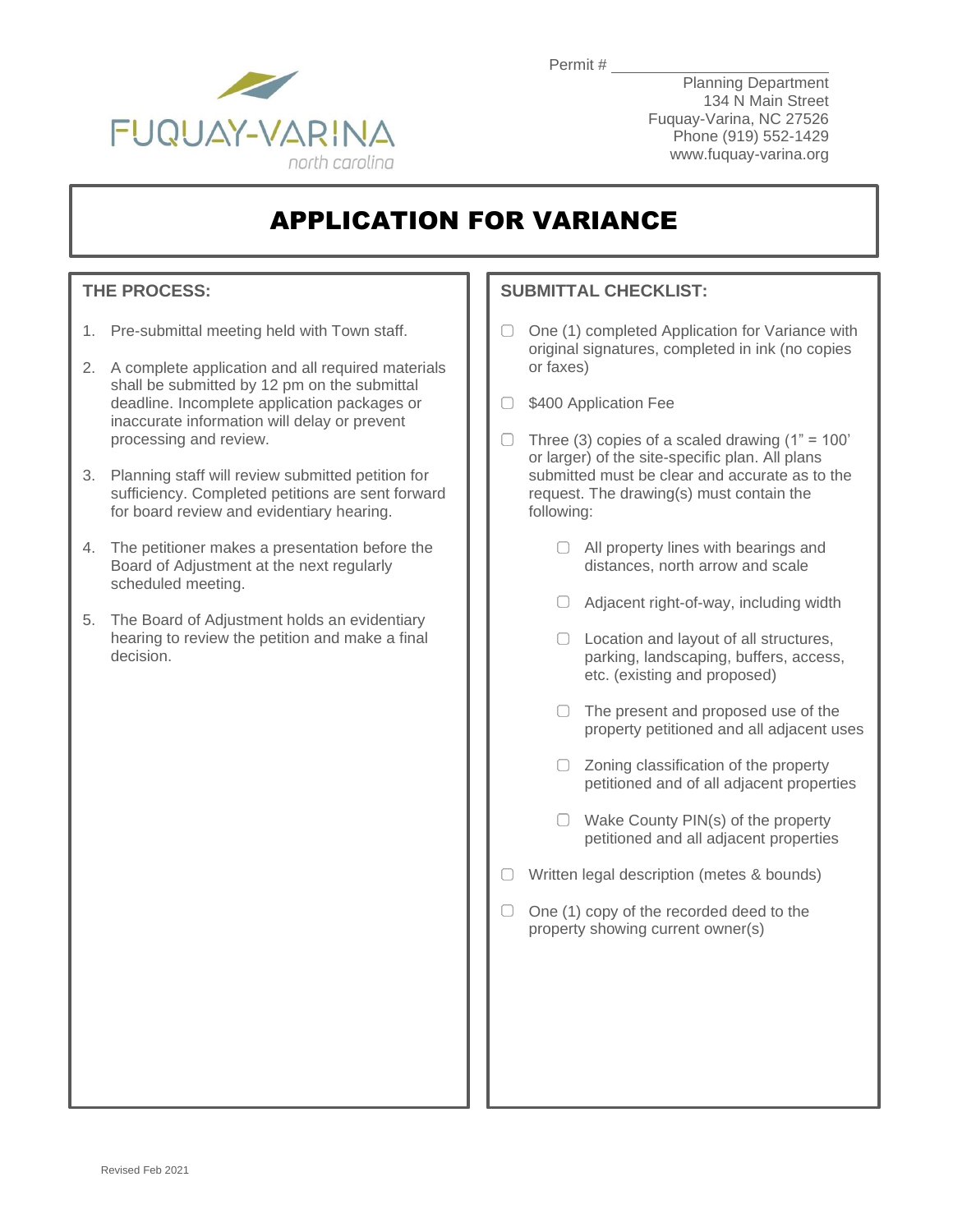| <b>OWNER &amp; PETITIONER INFORMATION:</b>                                   |  |  |  |
|------------------------------------------------------------------------------|--|--|--|
|                                                                              |  |  |  |
|                                                                              |  |  |  |
|                                                                              |  |  |  |
|                                                                              |  |  |  |
|                                                                              |  |  |  |
|                                                                              |  |  |  |
|                                                                              |  |  |  |
|                                                                              |  |  |  |
| (If different than property owner, fill out agent authorization)             |  |  |  |
|                                                                              |  |  |  |
| <b>SITE INFORMATION:</b>                                                     |  |  |  |
|                                                                              |  |  |  |
|                                                                              |  |  |  |
|                                                                              |  |  |  |
|                                                                              |  |  |  |
|                                                                              |  |  |  |
| Is there any other hearing or petition pending or planned for this property? |  |  |  |
| $\Box$ Yes $\Box$ No                                                         |  |  |  |
|                                                                              |  |  |  |
|                                                                              |  |  |  |
|                                                                              |  |  |  |
| Existing Land Uses on Adjacent Properties:                                   |  |  |  |
|                                                                              |  |  |  |
|                                                                              |  |  |  |
|                                                                              |  |  |  |

East: West: <u>www.community.community.community.com</u>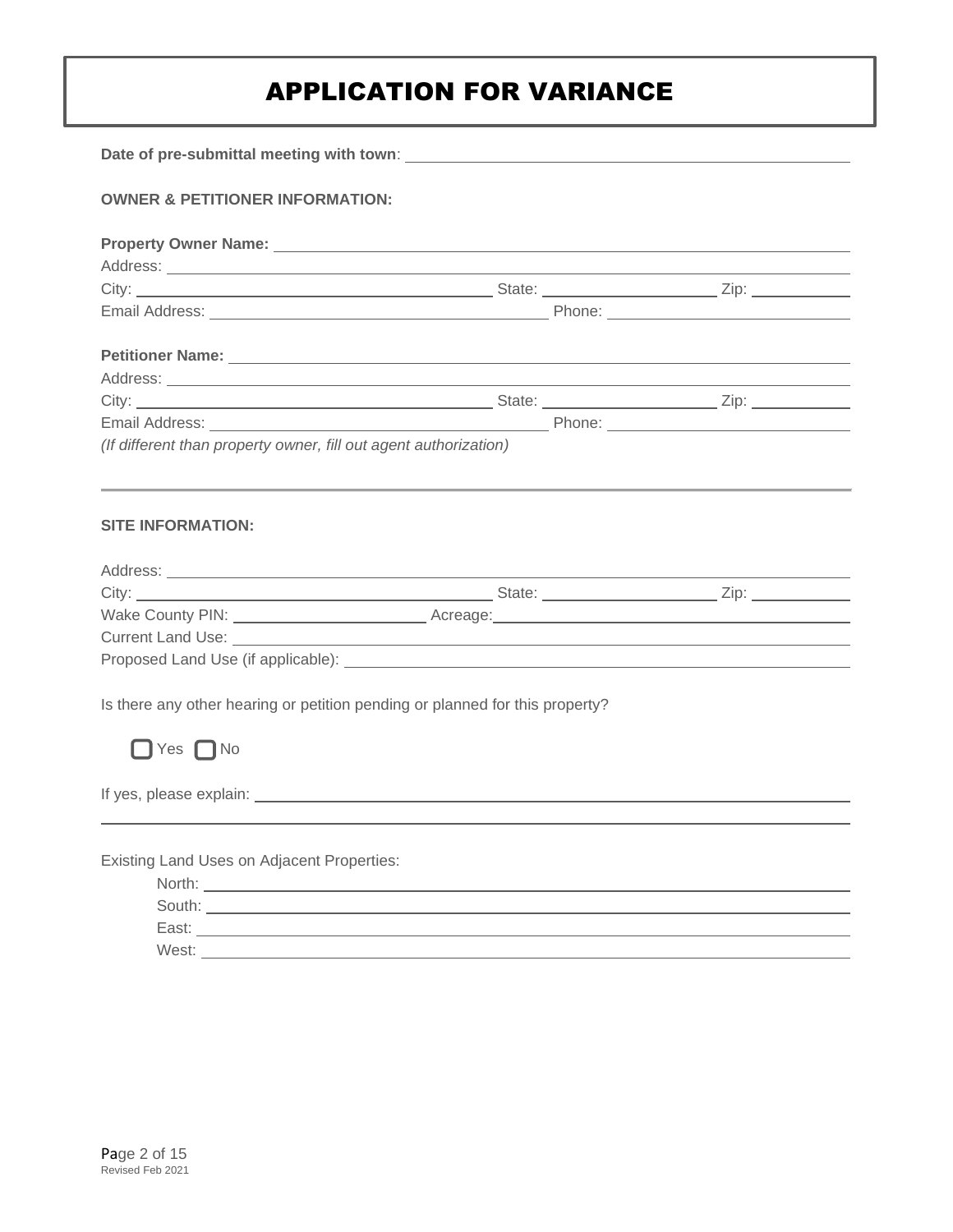## **VARIANCE INFORMATION:**

Land Development Ordinance Section being petitioned: \_\_\_\_\_\_\_\_\_\_\_\_\_\_\_\_\_\_\_\_\_\_\_\_\_\_\_\_

Description of Variance: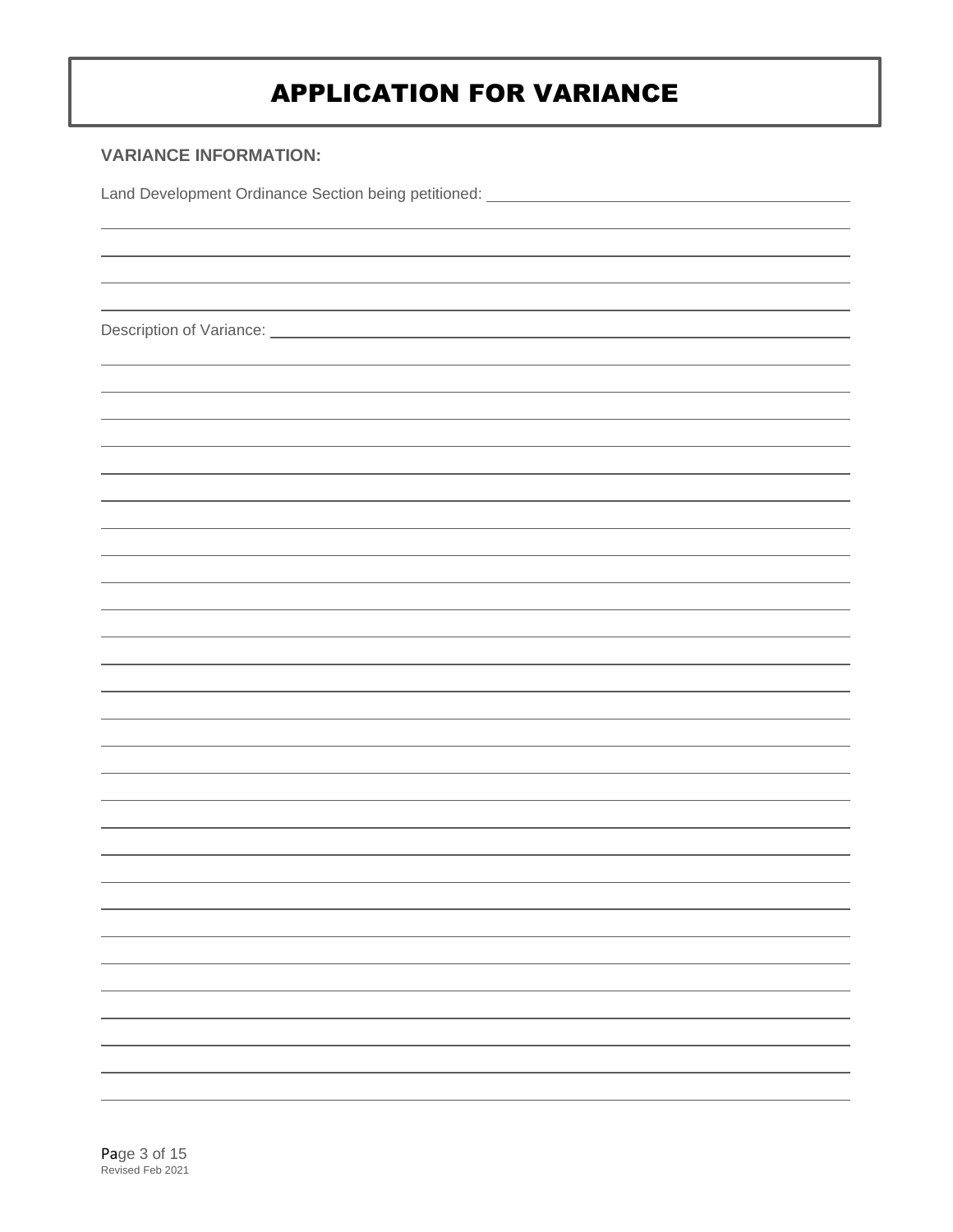### **AGENT AUTHORIZATION FORM (if applicable):**

**Approval of a variance by the Board of Adjustment runs with the land; therefore, the property owner is the petitioner. The property owner may authorize an attorney or individual with power of attorney to submit a petition on their behalf; however, the property owner must sign the petition and this form.**

I/We am/are the owner(s) of the property for which the attached petition is being submitted authorize the agent herein named to submit this petition.

| Signature                                      |  |  | Date |  |
|------------------------------------------------|--|--|------|--|
| <b>Print Name</b>                              |  |  |      |  |
|                                                |  |  |      |  |
| Representation: □ Attorney □ Power of Attorney |  |  |      |  |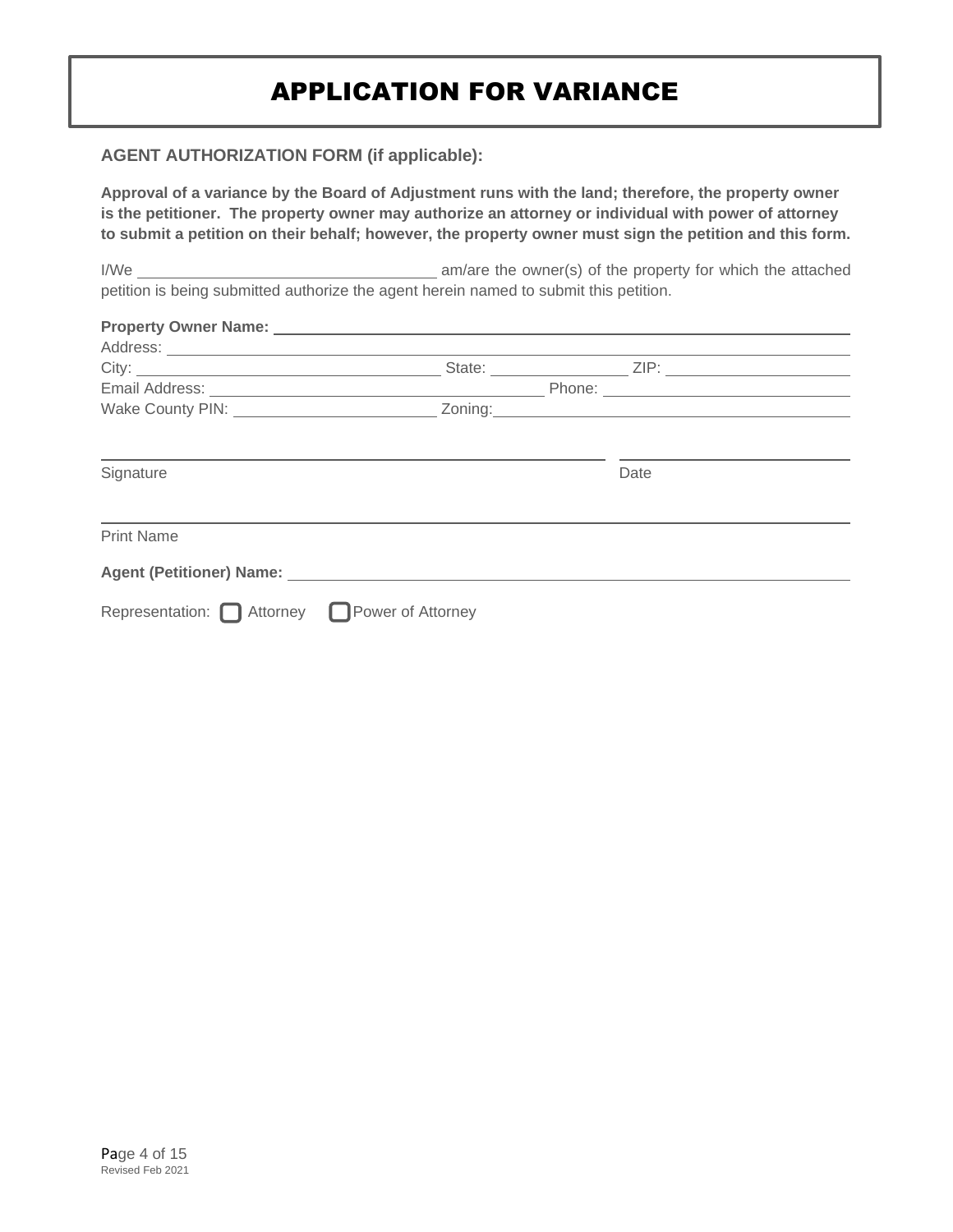In the matter of the Town of Fuquay-Varina Board of Adjustment

Petitioner Name:

I hereby request to make a presentation before the Town of Fuquay-Varina Board of Adjustment in the matter included herein and petition attached. In making this request, I assert that I understand all the following statements:

- 1. This request will be reviewed by the Town of Fuquay-Varina Board of Adjustment and may be either granted or denied.
- 2. Making a presentation will require the presence of myself and/or my representative during any evidentiary hearing held in this matter.
- 3. My presentation will be limited to discussion of issues and information regarding the matter noted above.
- 4. Proceedings before the Town of Fuquay-Varina Board of Adjustment are quasi-judicial in nature. In Authorized Practice Advisory Opinion 2006-1, *Appearances at Quasi-Judicial Hearings on Zoning and Land Use* (October 20, 2006), the Authorized Practice Committee of the North Carolina State Bar was asked whether it is the unauthorized practice of law for an individual who is not an active member of the State Bar to appear in a representative capacity for a party in a quasi-judicial hearing before a planning board, board of adjustment, or other body of local government. In the opinion, the Authorized Practice Committee observed that a hearing on an application for a special use permit or for a variance under zoning ordinances is quasijudicial in nature, noting, among other things, that evidence is formally presented; witnesses are sworn, testify, and cross-examined; the body has the authority to issue subpoenas; a record is created and preserved; the decision must be based upon the evidence presented and include findings of fact; and the decision is reviewable by an appellate court based solely upon the record of the proceeding. The committee also observed that "the law is…clear that an appearance on behalf of another person, firm, or corporation in a representative capacity for the presentation of evidence through others, cross-examination of witnesses, and argument on the law … is the practice of law." The opinion concludes, therefore, that appearance in a representative capacity at such quasi-judicial proceedings is limited to active members of the State Bar. *See* N.C. Gen. Stat. §§84-2.1 and 84-4. The Town of Fuquay-Varina strongly advises consultation with legal counsel regarding the unauthorized practice of law including N.C. Gen. Stat. 84-2.1 et seq. and published opinions of the State Bar and takes the position that all appearances made in a representative capacity be made by an active member of the State Bar.

**The Board is advised by counsel and may take the position that non-attorney representation is violative of N.C. Gen. Stat. 84-2.1 et seq. and continue the hearing until proper counsel is secured.**

Please ensure that signatures on this petition are: (1) for individuals and business owners; or (2) for corporations, partnerships and limited liability companies, signed by individuals who would not violate the State Bar's opinion on the unauthorized practice of law.

Be advised that the Town of Fuquay-Varina Board of Adjustment may choose not to proceed with hearing a case if the Town of Fuquay-Varina Board of Adjustment is informed that a violation of N.C.G.S. §84-2.1 et seq. may occur.

I/We hereby certify that all information given with regard to this property is true and accurate to the best of my/our knowledge and is signed by **all** owners of the property being petitioned for variance. Attached is the applicable signature page(s) of:



Individual(s) Corporation Partnership LLC

j

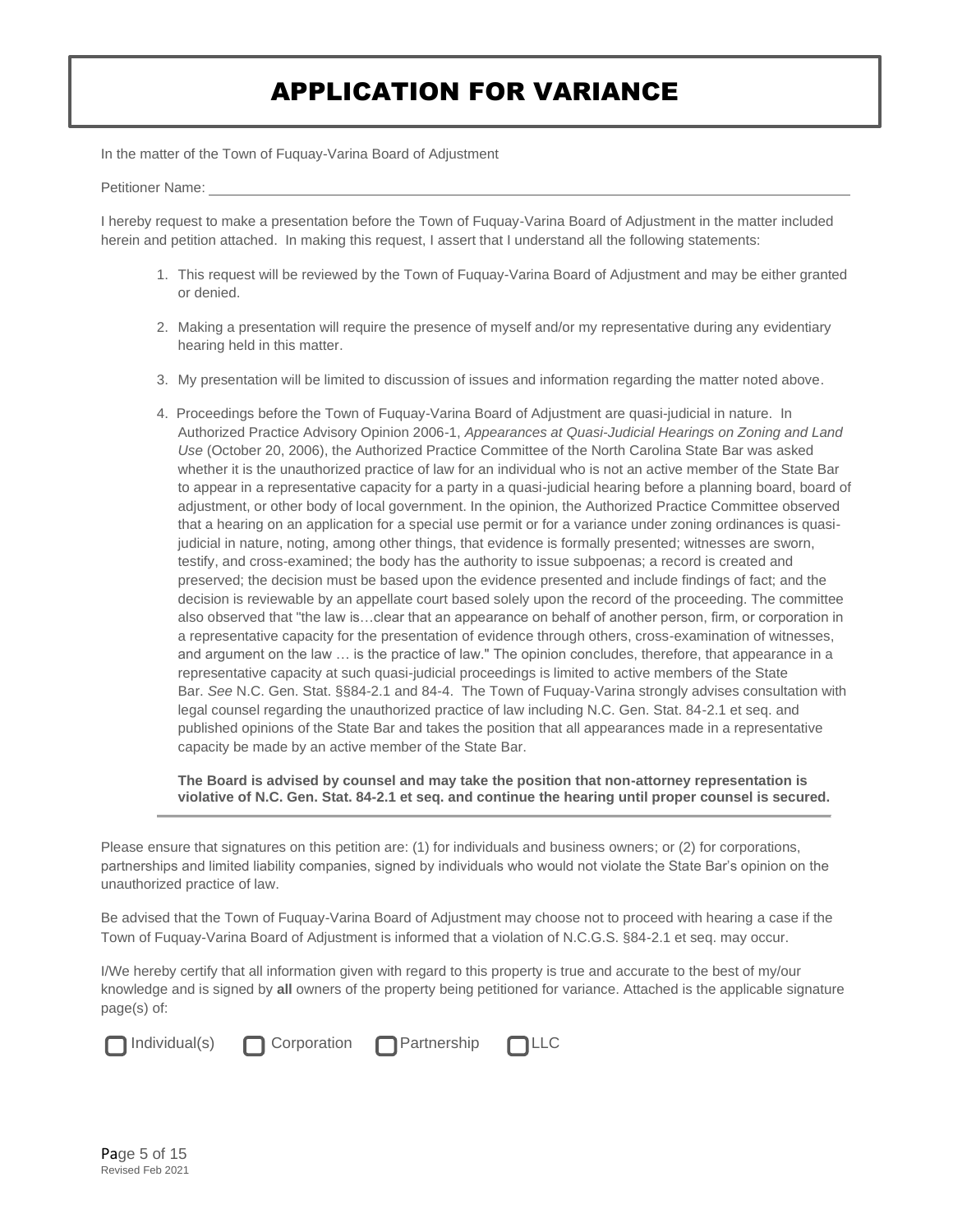### **Complete this page if property owned by INDIVIDUAL(S)**

*(All owners must sign if property is owned jointly and all signatures must be the same as those that appear on recorded deed.)*

|                         |                                        | Signature                                                                                     |                                                                                                |
|-------------------------|----------------------------------------|-----------------------------------------------------------------------------------------------|------------------------------------------------------------------------------------------------|
|                         |                                        | <b>Printed Name</b>                                                                           |                                                                                                |
| State of North Carolina |                                        |                                                                                               |                                                                                                |
| County of ____________  |                                        |                                                                                               |                                                                                                |
|                         | execution of the foregoing instrument. | I, __________, Notary Public, do hereby certify that ____________(name of individual(s) whose | acknowledgment is being taken) personally appeared before me this day and acknowledged the due |
|                         |                                        | Witness my hand and official seal this ________ day of _______, 20____.                       |                                                                                                |
|                         |                                        |                                                                                               | <b>Official Signature of Notary</b>                                                            |
| (Official Seal)         |                                        |                                                                                               | Notary's printed or typed name<br>Notary Public                                                |
|                         | My commission expires: ______________  |                                                                                               |                                                                                                |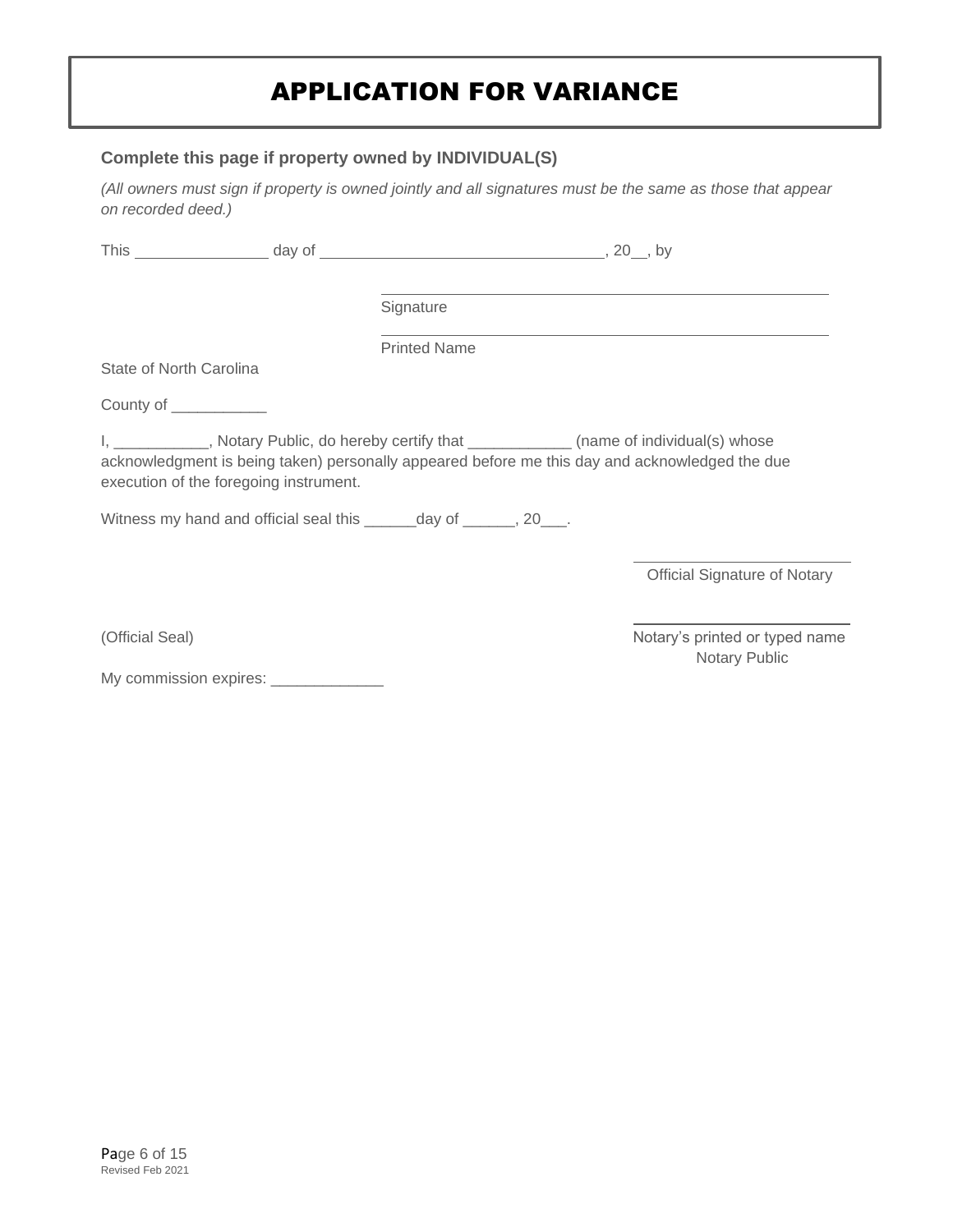|                                 | Complete this page if property owned by a CORPORATION OR PARTNERSHIP |                                 |                                                                                                                                                                                                                                                                                                                                                                                                                                             |
|---------------------------------|----------------------------------------------------------------------|---------------------------------|---------------------------------------------------------------------------------------------------------------------------------------------------------------------------------------------------------------------------------------------------------------------------------------------------------------------------------------------------------------------------------------------------------------------------------------------|
|                                 |                                                                      |                                 |                                                                                                                                                                                                                                                                                                                                                                                                                                             |
|                                 |                                                                      | Signature                       |                                                                                                                                                                                                                                                                                                                                                                                                                                             |
|                                 |                                                                      | <b>Printed Name &amp; Title</b> |                                                                                                                                                                                                                                                                                                                                                                                                                                             |
| State of North Carolina         |                                                                      |                                 |                                                                                                                                                                                                                                                                                                                                                                                                                                             |
| County of ____________          |                                                                      |                                 |                                                                                                                                                                                                                                                                                                                                                                                                                                             |
|                                 | foregoing on behalf of the corporation.                              |                                 | I, ___________ (name of officer taking acknowledgment), a ______________ (official title of officer taking<br>acknowledgment), certify that _______________ (name of corporate officer) personally came before me this<br>day and acknowledged that he/she is _______________(title of corporate officer) of ______________, a<br>corporation, and that he/she, as _____________(title of officer), being authorized to do so, executed the |
|                                 | Witness my hand and official seal this _______ day of ______, 20___. |                                 |                                                                                                                                                                                                                                                                                                                                                                                                                                             |
|                                 |                                                                      |                                 | <b>Official Signature of Notary</b>                                                                                                                                                                                                                                                                                                                                                                                                         |
| (Official Seal)                 |                                                                      |                                 | Notary's printed or typed name<br>Notary Public                                                                                                                                                                                                                                                                                                                                                                                             |
| My commission expires: ________ |                                                                      |                                 |                                                                                                                                                                                                                                                                                                                                                                                                                                             |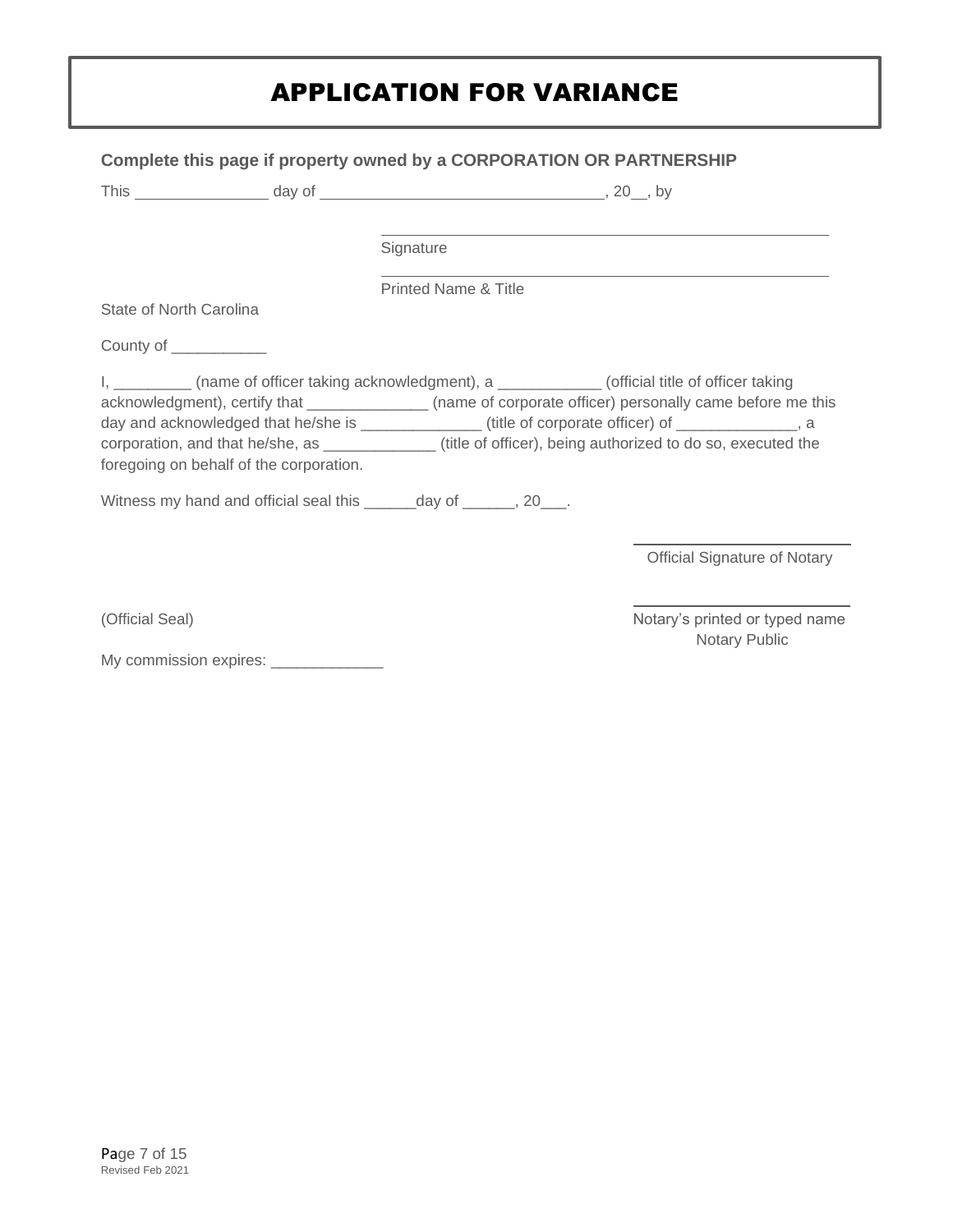### **FINDINGS OF FACTS:**

In order to grant a variance, the Board of Adjustment must make the required finding of facts contained in Article P, §9-1753 of the Land Development Ordinance. The petitioner shall submit the following Statements of Justification, presenting factual evidence and testimony supporting each and all of the required findings as they relate to this petition for a variance.

The Board of Adjustment has the authority to approve variances under stated conditions. It is the intent of the Ordinance that the Board of Adjustment ensures specific facts are met before a variance can be granted. The petitioner shall respond in writing to each individual finding of fact. The Board may add reasonable and appropriate conditions to the variance to support the finding of fact and the intent of the Ordinance.

### **Finding 1**

Unnecessary hardship (would/would not) result from the strict application of the Ordinance.

### **Finding 2**

The hardship results from conditions that (are/are not) peculiar to the property, such as location, size or topography.

#### **Finding 3**

The hardship (did/did not) result from actions taken by the applicant or the property owner.

#### **Finding 4**

The requested variance (is/is not) consistent with the spirit, purpose and intent of the Ordinance, such that public safety is secured and substantial justice is achieved.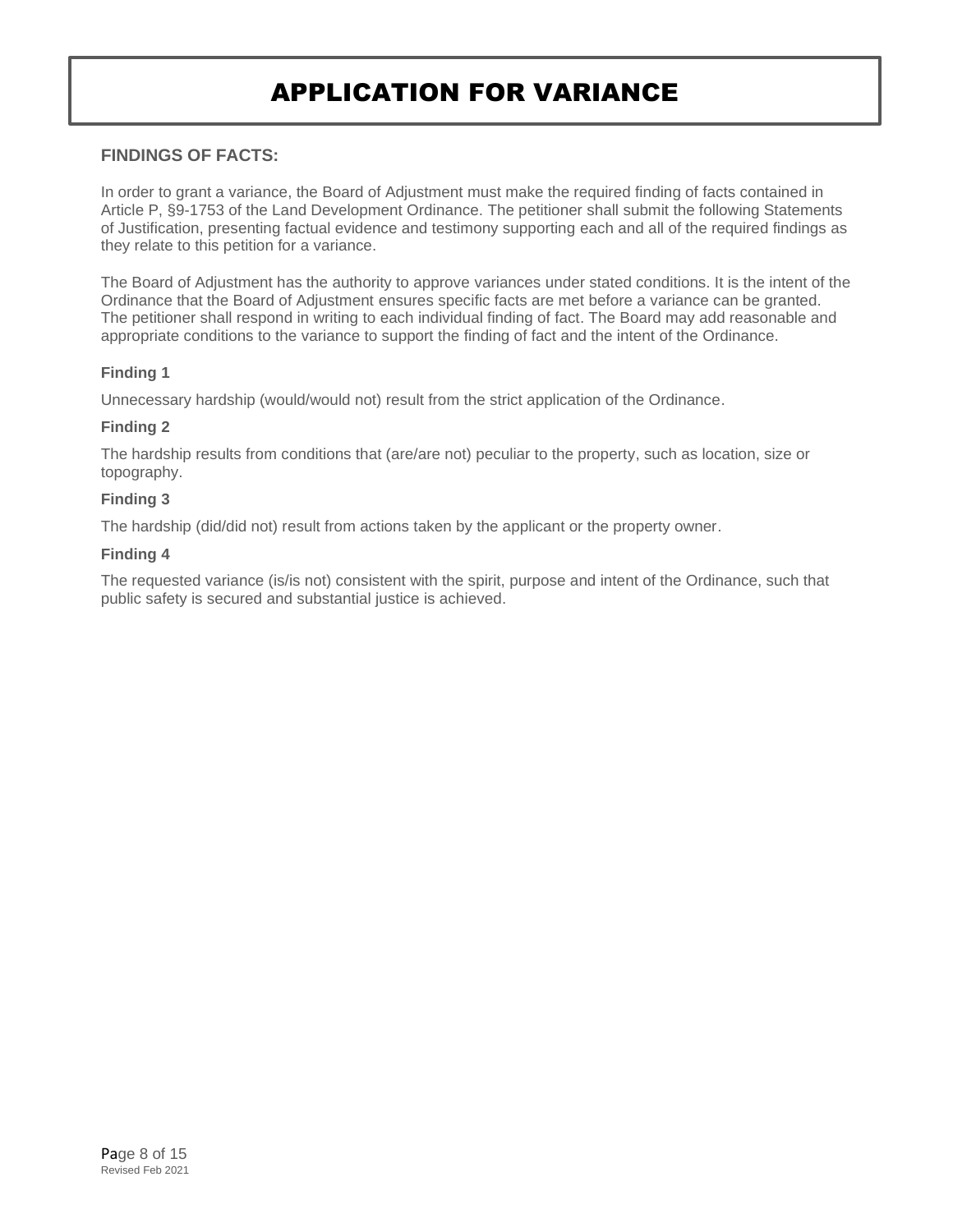### **STATEMENT OF JUSTIFICATION:**

Each finding must be addressed with factual evidence and testimony to support the petition for variance (add additional sheets as necessary).

#### **Finding #1**

Unnecessary hardship (would/would not) result from the strict application of the Ordinance because…

#### **Petitioner Statement:**

#### **Finding #2**

The hardship results from conditions that (are/are not) peculiar to the property, such as location, size or topography because…

#### **Petitioner Statement:**

#### **Finding #3**

The hardship (did/did not) result from actions taken by the applicant or the property owner because…

#### **Petitioner Statement:**

#### **Finding #4**

The requested variance (is/is not) consistent with the spirit, purpose and intent of the Ordinance, such that public safety is secured, and substantial justice is achieved because…

## **Petitioner Statement:**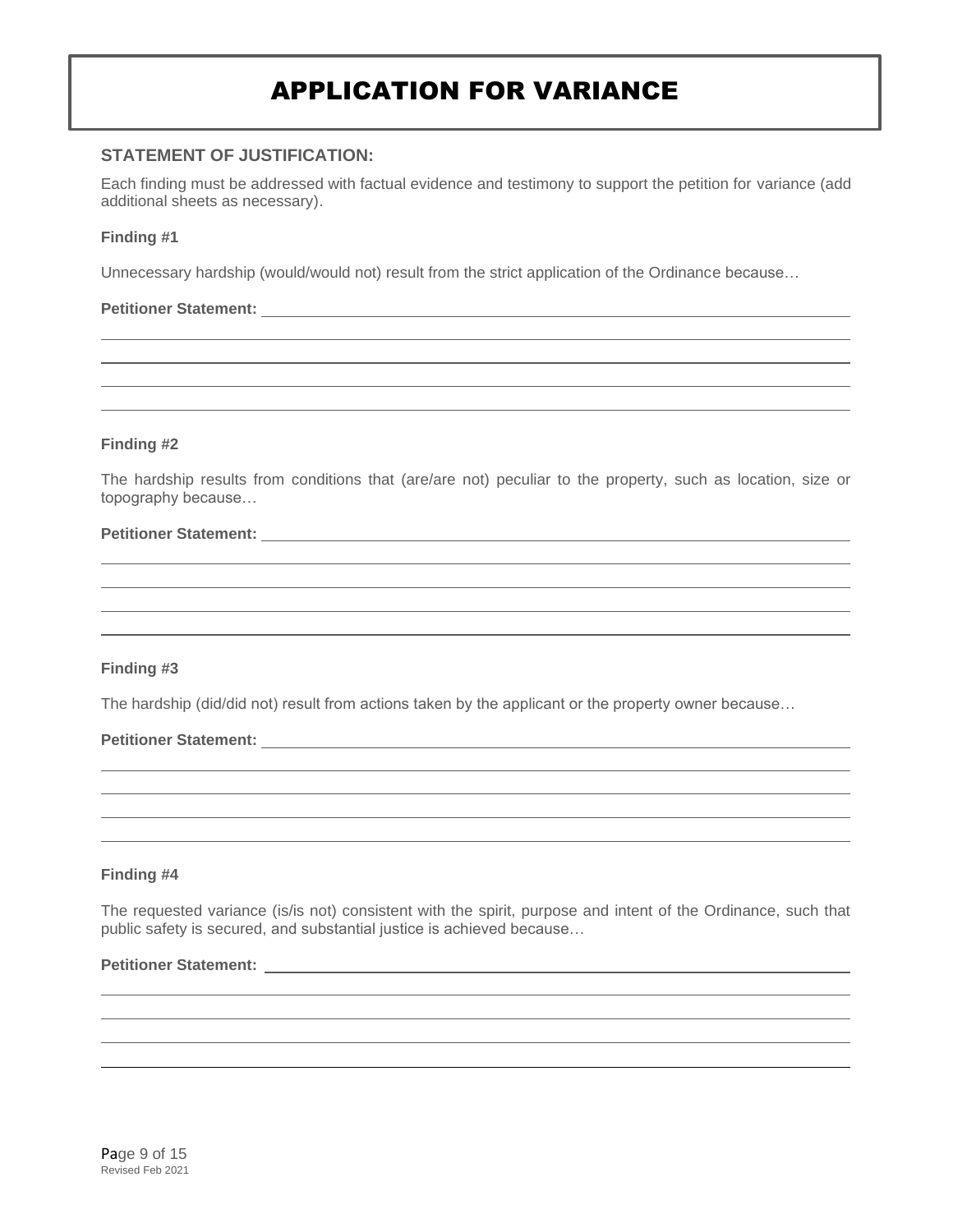### **STATEMENT OF JUSTIFICATION:**

The petitioner shall demonstrate through evidence presented before the Board of Adjustment that the specific factors listed below have been adequately addressed as part of the required statements of justification *(attach additional sheets as necessary).*

1. **Circulation** (number and location of access points and proposed structures; safety and convenience for automotive, bicycle and pedestrian movement; traffic flow and control; and public safety access and movement)

2. **Parking & Loading** (location and required number of off-street parking and loading areas)

3. **Service Entrances & Areas** (locations of refuse and service areas)

4. **Lighting** (all locations of exterior lighting including parking areas, entrance and exit, sidewalks and structures with reference to direction, coverage, and glare)

5. **Utilities** (location, size, capacity and availability of utilities)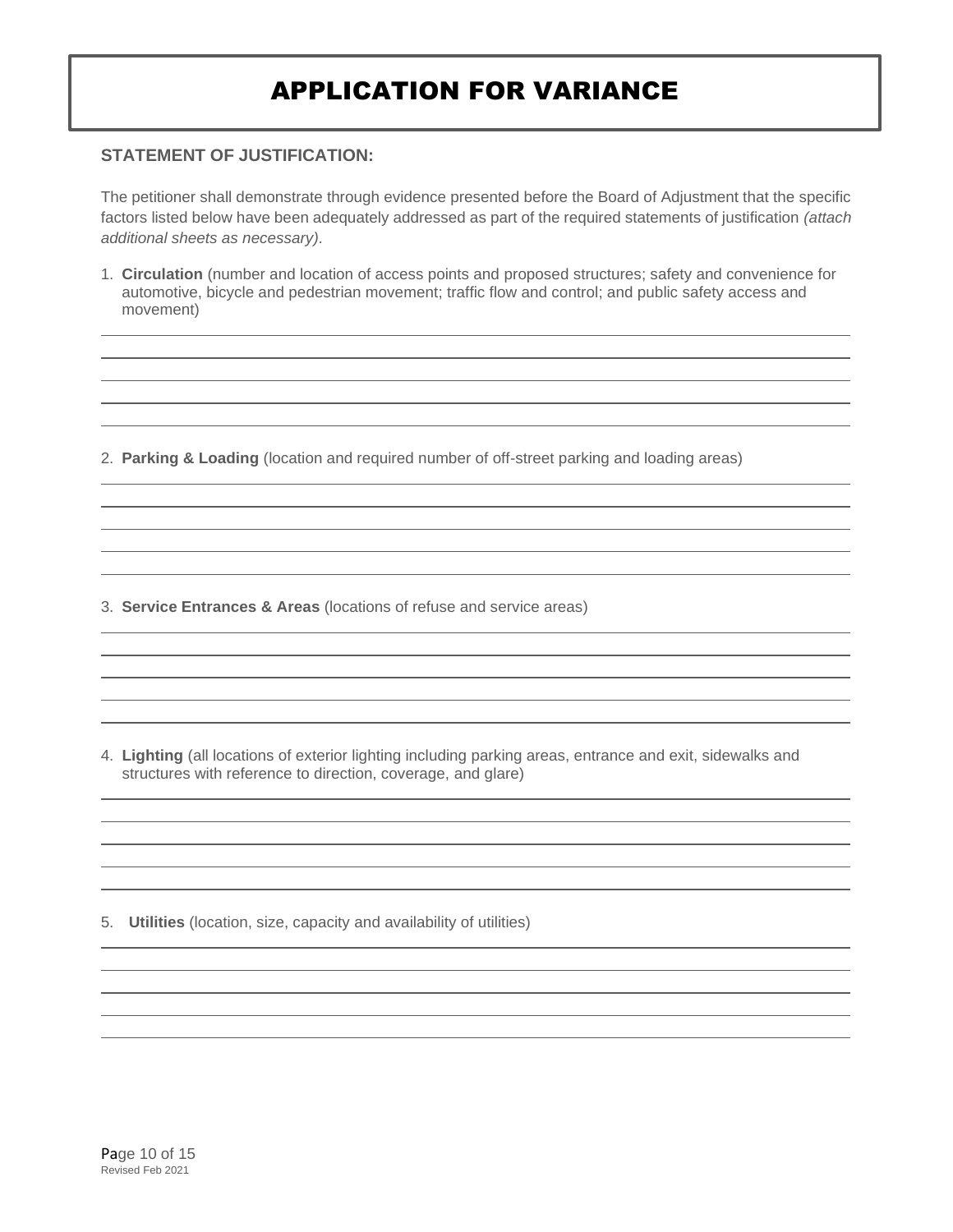### **STATEMENT OF JUSTIFICATION:**

6. **Open Space** (location of required buffers, open space areas, and preservation of existing trees and other natural features)

7. **Environmental Protection** (preservation of existing vegetation, floodplain, riparian stream buffers, wetlands, steep slopes, and heritage trees, or avoiding clear-cutting)

8. **Screening, Buffers & Landscaping** (required screening to adjacent properties, and required and general landscaping)

9. **Effect on Adjacent Property** (noise, odor, lighting, traffic, etc.)

10. **Compatibility** (the appropriateness of the scale, design and use in relationship to other properties)

11. Was this property rezoned to allow the existing or proposed use?  $\Box$  Yes  $\Box$  No

If yes, what was the previous zoning and how has the area changed? *(attach additional sheets as necessary)*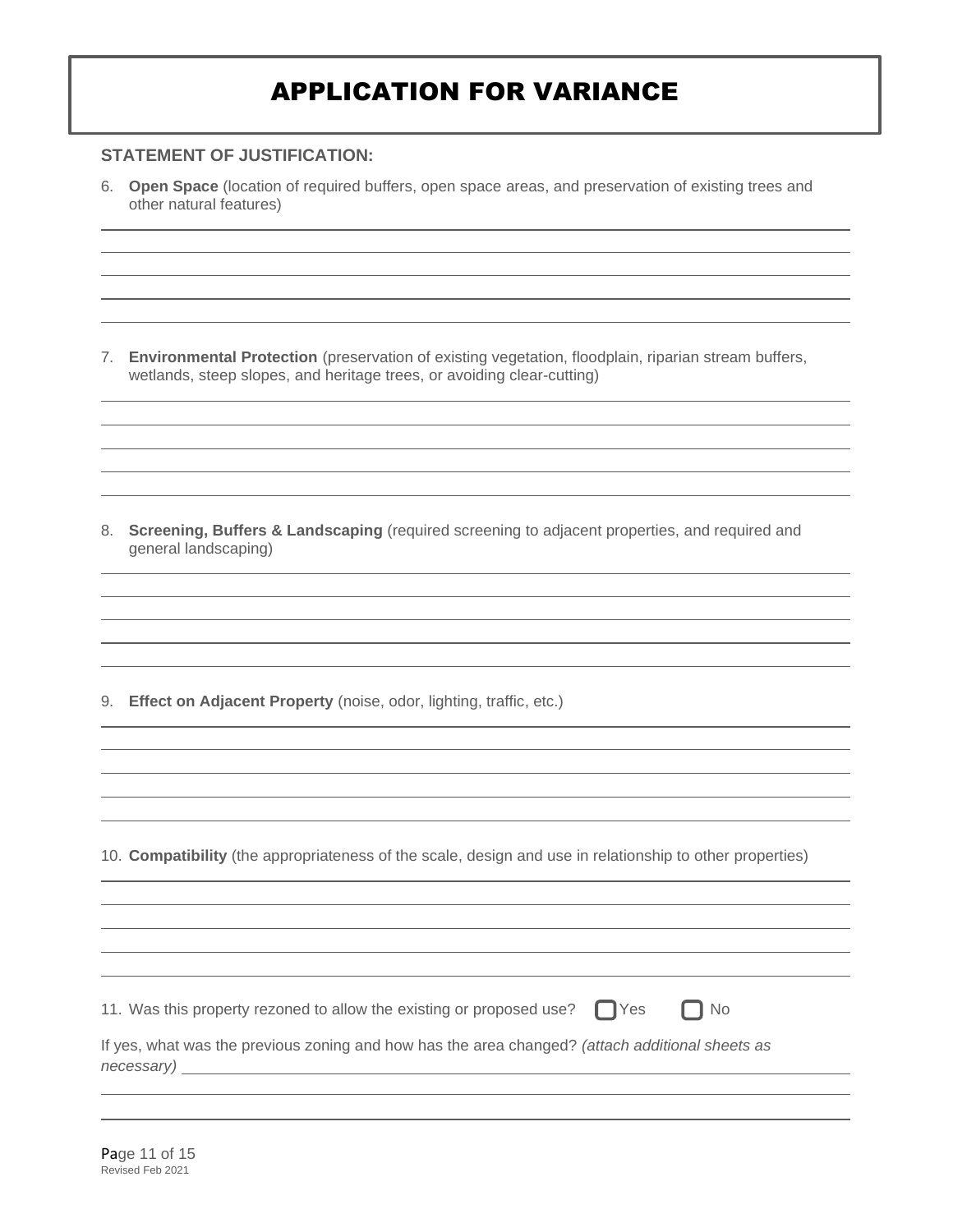| <b>STATEMENT OF JUSTIFICATION:</b>                                                  |           |
|-------------------------------------------------------------------------------------|-----------|
| 12. Do you propose to attach any conditions with this variance petition? $\Box$ Yes | $\Box$ No |
| If yes, specify the condition(s) (attach additional sheets as necessary)            |           |
|                                                                                     |           |
|                                                                                     |           |
|                                                                                     |           |

I/we submit this Statement of Justification in support of the findings to which factual evidence and testimony are given and provided, and witnesses, herein listed, give testimony and factual evidence to further support the findings to give justification for approval of a variance by the Board of Adjustment.

### **PETITIONER SIGNATURE:**

| Signature         |                                        | Date                              |
|-------------------|----------------------------------------|-----------------------------------|
| <b>Print Name</b> |                                        |                                   |
| <b>WITNESSES:</b> |                                        |                                   |
| Witness #1        | Name (Print)                           | <b>Professional Qualification</b> |
|                   | Name (Print)                           | <b>Professional Qualification</b> |
|                   | Witness #3 ___________<br>Name (Print) | <b>Professional Qualification</b> |
| Witness #4 $\_\_$ | Name (Print)                           | <b>Professional Qualification</b> |
| Witness #5        | Name (Print)                           | <b>Professional Qualification</b> |
|                   |                                        |                                   |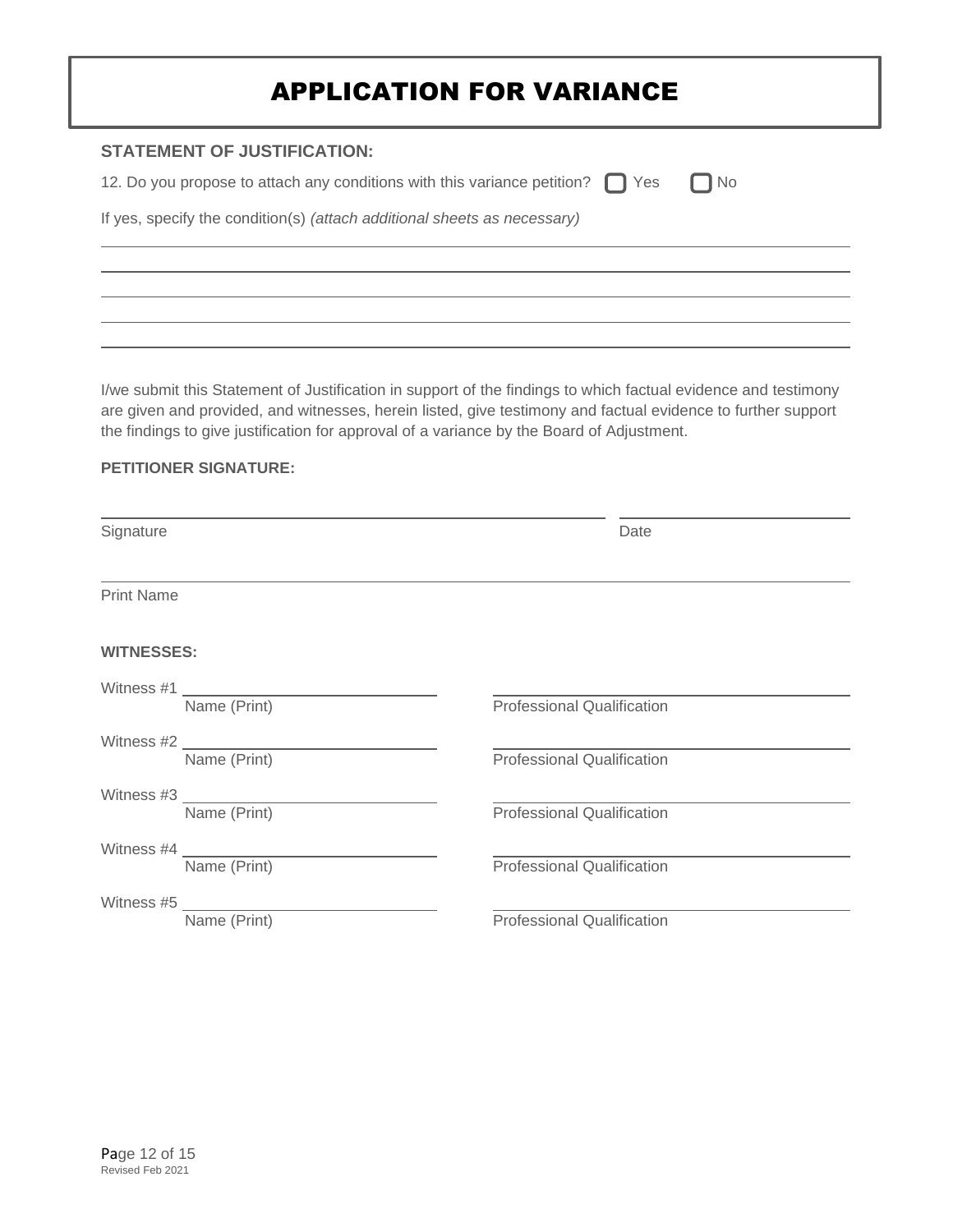### **PETITIONER SIGNATURE:**

I/we the undersigned, being first duly sworn, do hereby certify that all contents of this petition and all attached documents are true, complete, and accurate to the best of my/our knowledge and belief, and I/we have read and reviewed the petition and understand the required documentation and process to be followed before the Board of Adjustment.

Signature Date

Print Name

State of North Carolina

County of \_\_\_\_\_\_\_\_\_\_\_

I, \_\_\_\_\_\_\_\_\_\_, Notary Public, do hereby certify that \_\_\_\_\_\_\_\_\_\_\_\_(name of individual(s) whose acknowledgment is being taken) personally appeared before me this day and acknowledged the due execution of the foregoing instrument.

Witness my hand and official seal this \_\_\_\_\_\_day of \_\_\_\_\_\_, 20\_\_\_.

Official Signature of Notary

My commission expires: \_\_\_\_\_\_\_\_\_\_\_\_

(Official Seal) Notary's printed or typed name Notary Public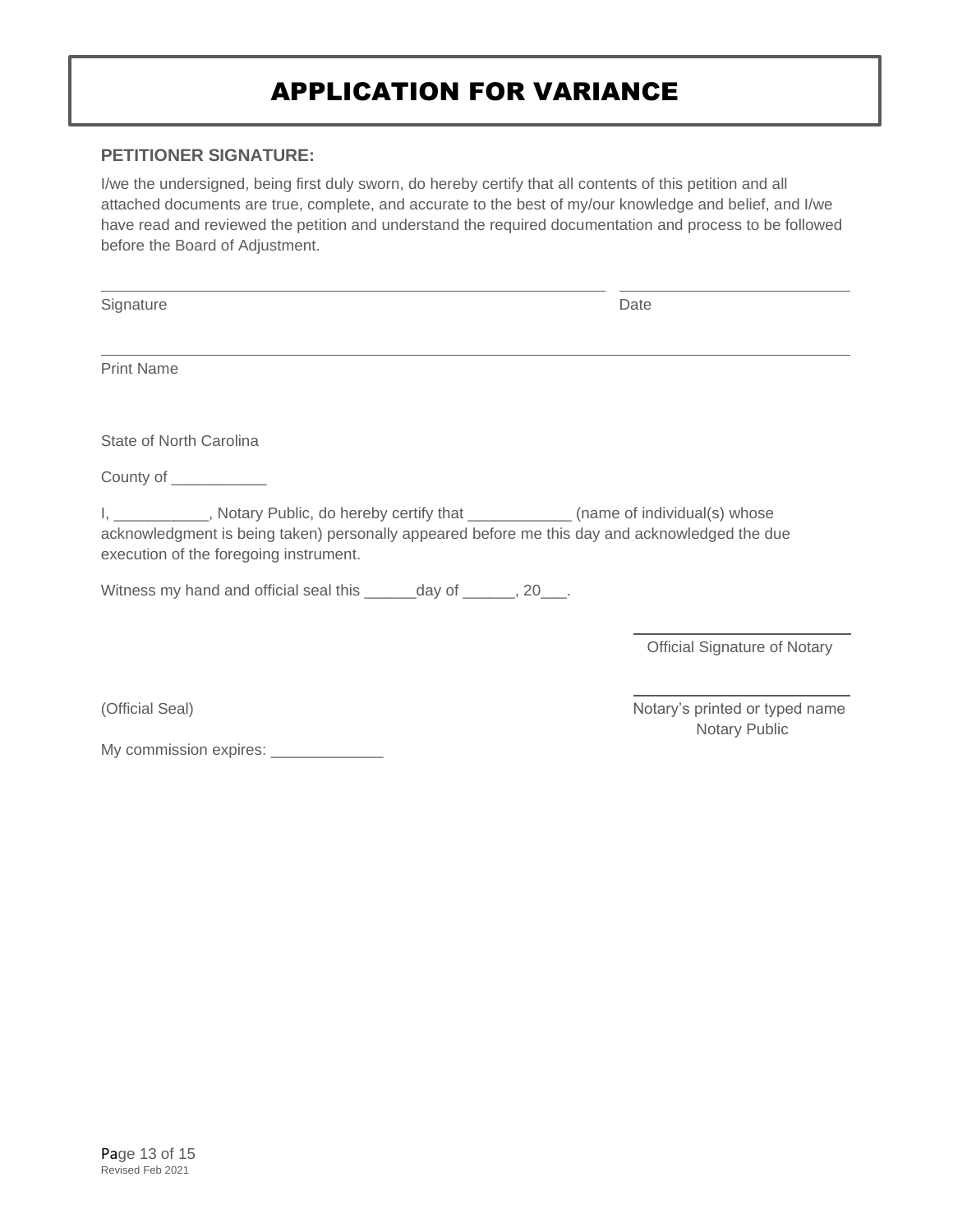### **HEARING PROCEEDING & VARIANCE INFORMATION:**

### **Board of Adjustment Information**

The Board of Adjustment consists of members appointed by the Town Board of Commissioners and the Wake County Board of Commissioners with recommendations from the Town Board of Commissioners. The Board of Adjustment is an independent Board that renders decisions on special exceptions, variances and appeals. The only avenue to appeal a decision by the Board of Adjustment is to Wake County Superior Court. The Board of Adjustment conducts its proceedings in a similar manner to a court of law, which in common terminology and under the General Statues of the State of North Carolina is called a "quasi-judicial hearing." A petition presented before the Board of Adjustment is a form of written testimony and is used to show how ordinance considerations are addressed, and to present evidence and witnesses to the Board of Adjustment that the required findings for approval can be made.

#### **General Information**

- 1. A variance applies to the property unless otherwise restricted by the Board of Adjustment; therefore, the property owner is the petitioner, except one who is licensed to practice law in the State of North Carolina may represent the property owner as the petitioner.
- 2. Unless otherwise specified, any order or decision of the Board of Adjustment granting a variance shall expire if the petitioner does not obtain a building permit or Certificate of Occupancy for such use within 12 months from the date of the decision by the Board of Adjustment.
- 3. Any appeal of a decision by the Board of Adjustment shall be to Wake County Superior Court within 30 days of the date of the decision by the Board of Adjustment.
- 4. The petitioner has the burden of proof in the proceedings before the Board of Adjustment to provide evidence and testimony that the petition for the variance presents justification to meet the finding of facts in the case.

### **Petitioner Responsibilities**

- 1. **Attendance at the hearing is required.** A petitioner may represent themselves and call upon witnesses to give testimony supporting the petitioners request or may be represented by someone qualified for quasi–judicial evidentiary hearings. In this case, a qualified individual is someone who is licensed to practice law in the State of North Carolina, or a qualified professional to the area of testimony.
- 2. The petitioner plays a very active role in the Board of Adjustment's consideration and must provide sufficient evidence in order for the required findings to be affirmed. The evidentiary hearing will allow the petitioner, proponents, opponents, and anyone else the opportunity to speak, cross-examine and ask questions in regards to the petition.

### **Hearing Proceedings**

- 1. The evidentiary hearing before the Board of Adjustment is held on the second Monday of each month at 7 PM in the Town of Fuquay-Varina Town Hall Board Room, unless otherwise notified.
- 2. The Statement of Justification must include list of witnesses that will provide testimony to support these statements.